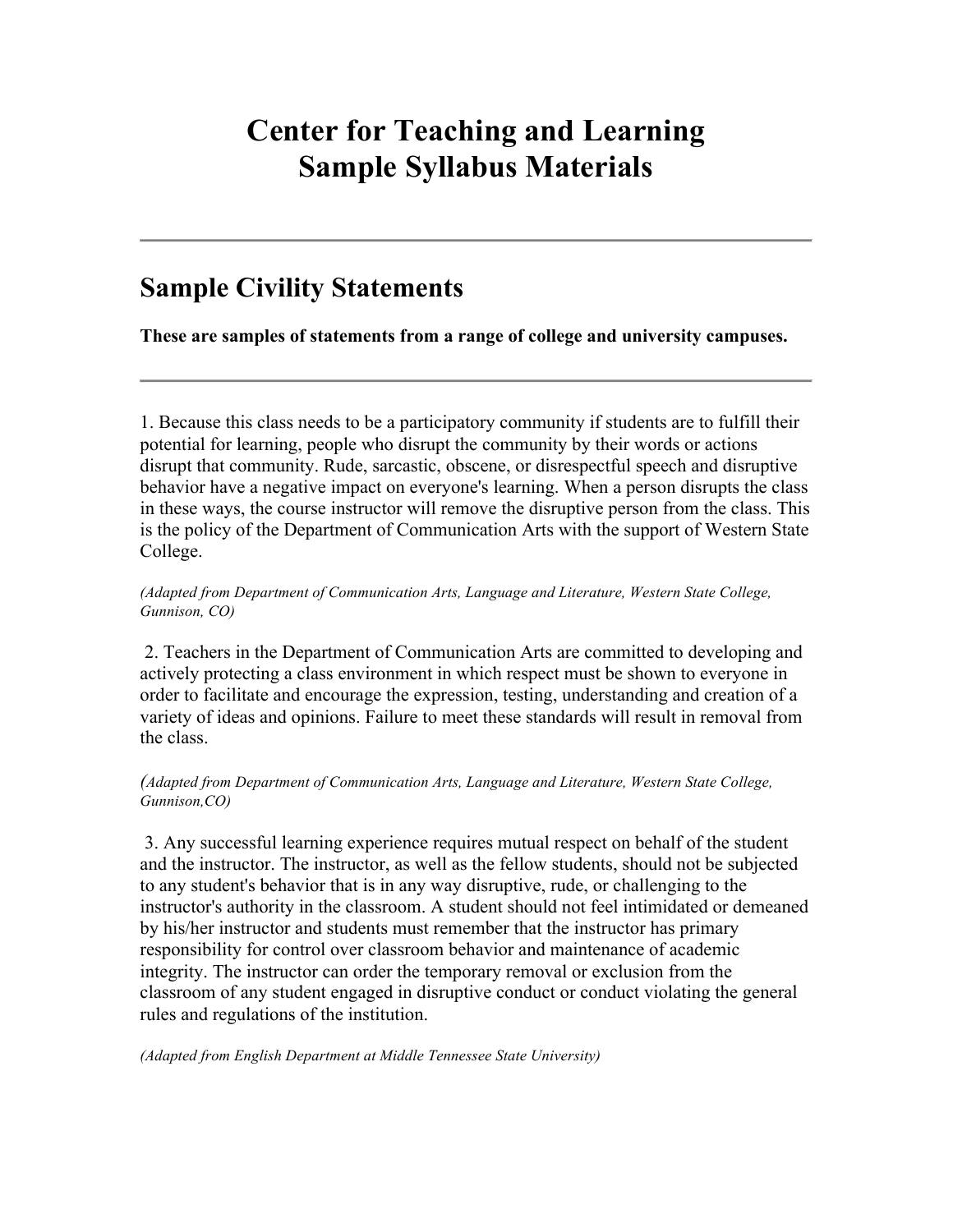4. Disruptive behavior includes, but is not limited to the following: receiving beeper or cell phone calls during class, leaving class early or coming to class habitually late, eating in class, talking out of turn, doing assignments for other classes, reading the Daily Nebraskan, sleeping, and engaging in other activities that detract from the classroom learning experience.

#### *(Adapted from English Department at Middle Tennessee State University)*

5. Membership in the academic community places a special obligation on all members to preserve an atmosphere conducive to the freedom to teach and to learn. Part of that obligation implies the responsibility of each member of the Northern Arizona University community to maintain a positive learning environment in which the behavior of any individual does not disrupt the classes of teachers or learners.

It is the responsibility of the individual faculty member to determine, maintain and enforce the standards of behavior acceptable to preserving an atmosphere appropriate for teaching and learning. Students will be warned if their behavior is evaluated by the faculty member as disruptive.

Sanctions may include a range of responses from immediate removal from class to referral to the appropriate academic unit and/or the Office of Student Life to review pertinent alleged university violations of ethical and behavioral standards. Significant and/or continued violations may result 'in administrative withdrawal from the class.

## *(Adapted from Northern Arizona University)*

6. The University of Oregon community is dedicated to the advancement of knowledge and the development of integrity. In order to thrive and excel, this community must preserve the freedom of thought and expression of all its members. The University Of Oregon has a long and illustrious history in the area of academic freedom and freedom of speech. A culture of respect that honors the rights, safety, dignity, and worth of every individual is essential to preserve such freedom. We affirm our respect for the rights and well-being of all members.

We further affirm our commitment to:

- respect the dignity and essential worth of all individuals
- promote a culture of respect throughout the university community
- respect the privacy, property, and freedom of others
- reject bigotry, discrimination, violence, or intimidation of any kind
- practice personal and academic integrity and expect it from others
- promote the diversity of opinions, ideas, and backgrounds that is the lifeblood of the university

*(Adapted from the University of Oregon, Teaching Effectiveness Program)*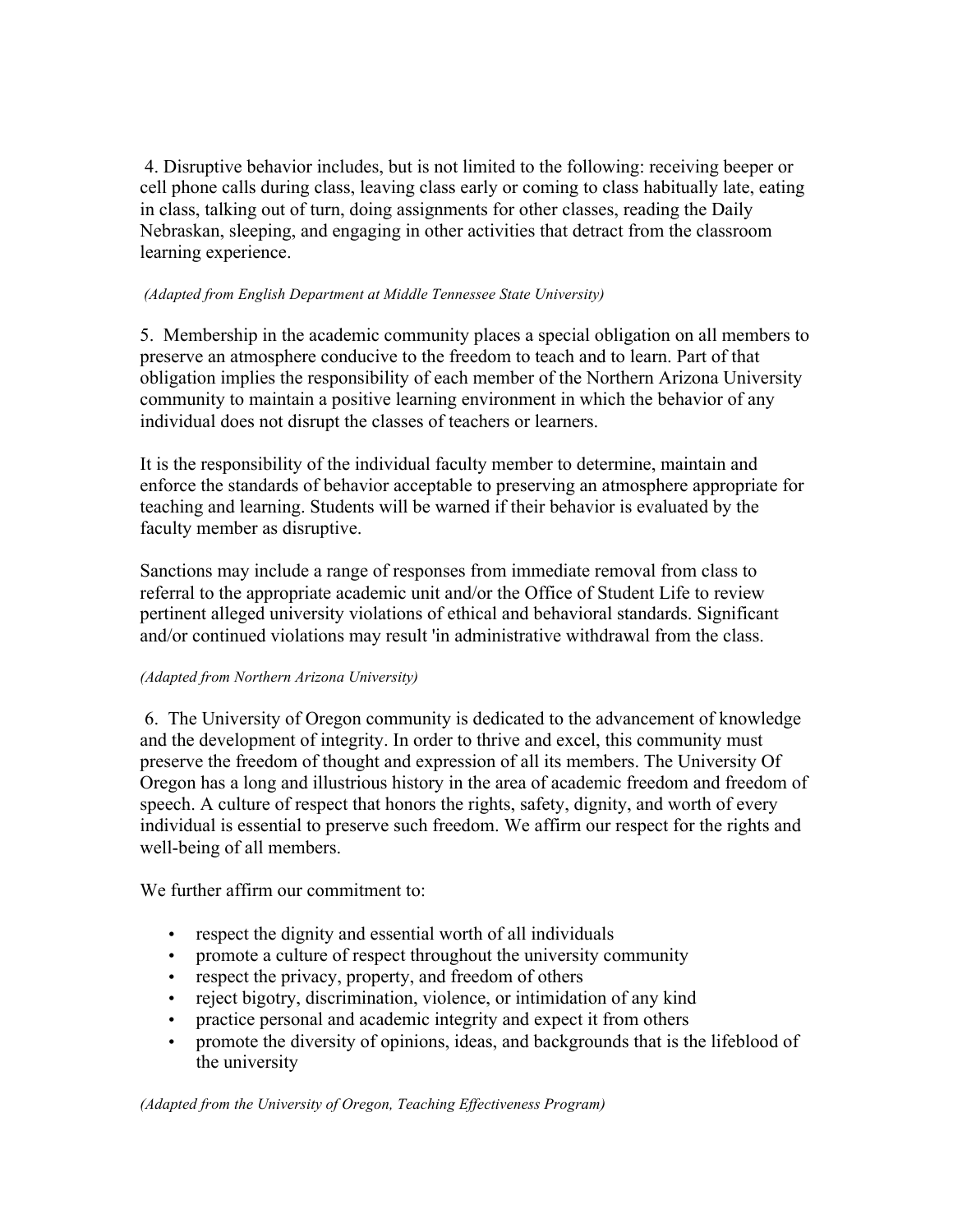7. Actions which make the campus environment uncomfortable or hostile for another person are considered serious offenses by the University. Contemporary technology makes it possible for mistakes to be made more rapidly, and spread about more widely, than ever before. The most difficult error to correct is one that affronts another's sensibilities, or assaults another's dignity. When you compose, send, or redistribute electronic mail or voice mail, when you create or publish postings to newsgroups, World Wide Web pages, or produce and submit for campus broadcast video materials, consider whether you would make identical statements face to face with the person or people who may read, hear or view your work. The same principles pertain regarding people or groups you may address outside the Princeton University community as to those within.

As stated in Rights, Rules, Responsibilities:

"Respect for the rights, privileges, and sensibilities of each other is essential in preserving the spirit of community at Princeton. Actions which make the atmosphere intimidating, threatening, or hostile to individuals are therefore regarded as serious offenses. Abusive or harassing behavior, verbal or physical, which demeans, intimidates, threatens, or injures another because of his or her personal characteristics or beliefs is subject to University disciplinary sanctions...."

Rights, Rules, Responsibilities language also states:

"Free inquiry, free expression, and civility within this academic community are indispensable to the University's objectives. Inclusion of the name, telephone number, and/or e-mail address of the University sponsoring organization or individual member of the University community on material resembling petitions, posters, and leaflets distributed on campus, including material disseminated using campus information technology resources or University Internet access is encouraged, since such attribution promotes or facilitates civility as well as vigorous debate in the academic community. Anonymous public postings without sponsorship of a recognized University organization shall be removed or deleted if a complaint by a member of the University community is lodged with the Office of the Dean of Student Life or the Office of Dean of the Graduate School."

Using the campus technologies or access to network technologies provided by the University under its name, or in any other venue in which you may act as an agent of the University, you must refrain from creating and sending or posting, or causing to be sent or posted, or assisting to create and send or cause to be sent or posted, any malicious, harassing, or libelous messages or statements regarding another person, via e-mail or voice mail, by posting to mailing lists or newsgroups, by posting to the World Wide Web or by inclusion in a video produced for broadcast via the campus network or TigerVideo.

While it is possible to create examples of actions that would not violate the University's code of conduct, those which might be most meaningful would still describe undesirable behavior. For instance, it does not violate University policy for you to send a private email message or leave a private voice mail message detailing your speculations regarding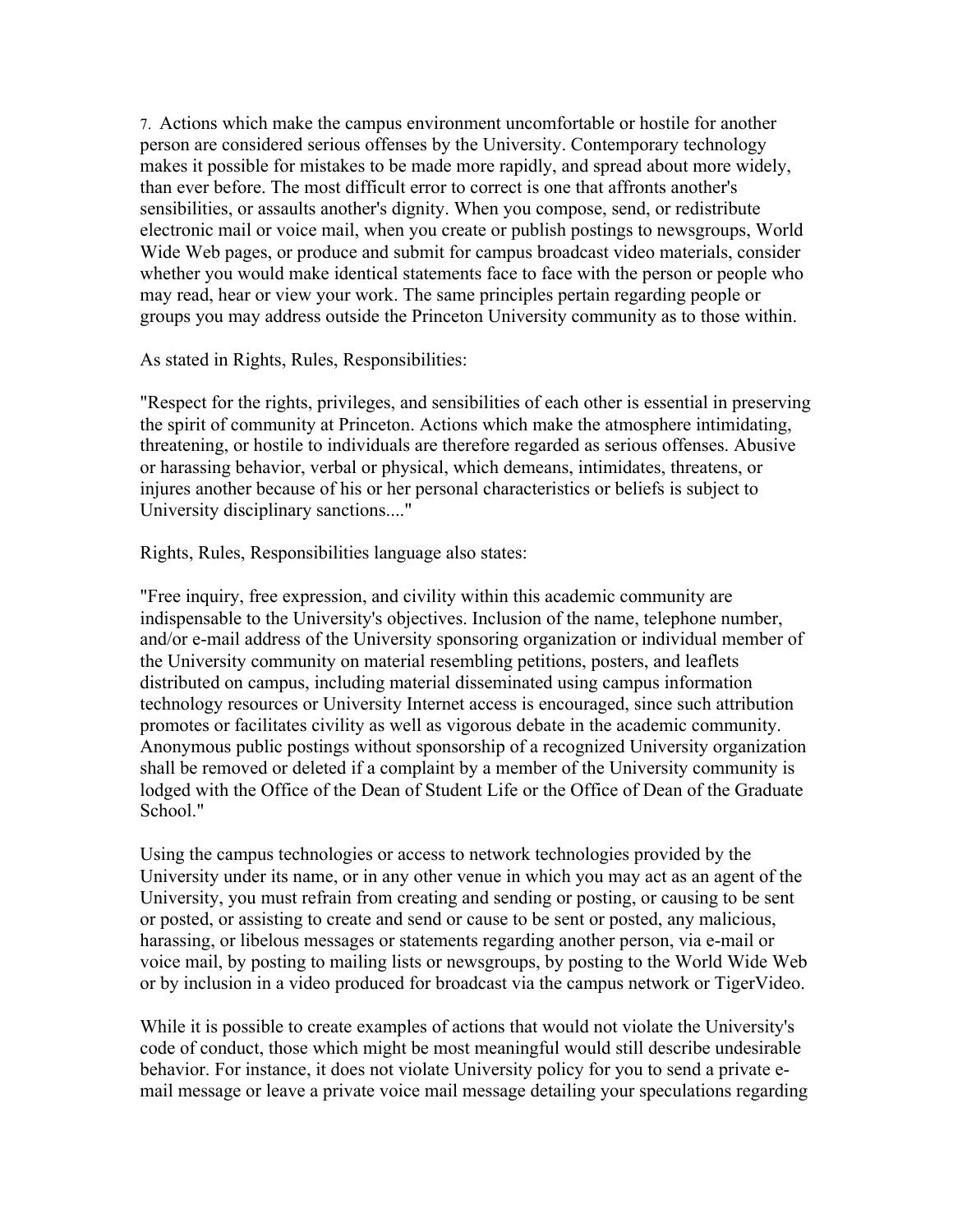an individual's sexual orientation, or explaining why you think poorly of someone. But such actions still are not in keeping with the ideals of the University community.

*(Adapted from Princeton University)*

## 8. **Student Responsibilities**

It is the student's responsibility to:

- 1. read and understand the contents of the university catalog.
- 2. become familiar will all university policies and procedures.

3. be aware of all university deadlines, including dates for registration, change of registration and fee payment.

4. contribute to the maintenance of a campus environment conducive to intellectual curiosity, civility and diversity.

5. keep the university informed of changes in address, phone number, enrollment changes which might affect financial aid awards and/or any other circumstances which could affect satisfactory progress toward a degree.

# **Student Expectations**

Students are expected to:

1. attend class and complete all assignments in accordance with the expectations established by their instructors and programs of study. 2. conduct themselves in the classroom in a manner which contributes

to a positive learning environment for all.

3. familiarize themselves with all university policies and procedures.

4. ask questions and seek clarification, direction and guidance to any class assignment, university policy or procedure which is unclear.

Students may be expected to complete class requirements beyond the published meeting times.

*(Adapted from the University of Nevada, Reno)*

9. **Respect and Responsibilities**: Students can expect the instructor to be concerned for the educational experience of each student in the class, respectful of individual differences, encouraging of creativity, knowledgeable of and enthusiastic about the course material, prepared for class, reasonably open and accessible to discuss material and assignments, thorough and prompt in evaluating assignments, and rigorous yet supportive in maintaining high standards for performance.

 Students are expected to work, individually and together, to create an atmosphere that is safe, valuing of one another, and open to diverse perspectives. Students are expected to show courtesy, civility, and respect for one another and for the instructor. Comments that